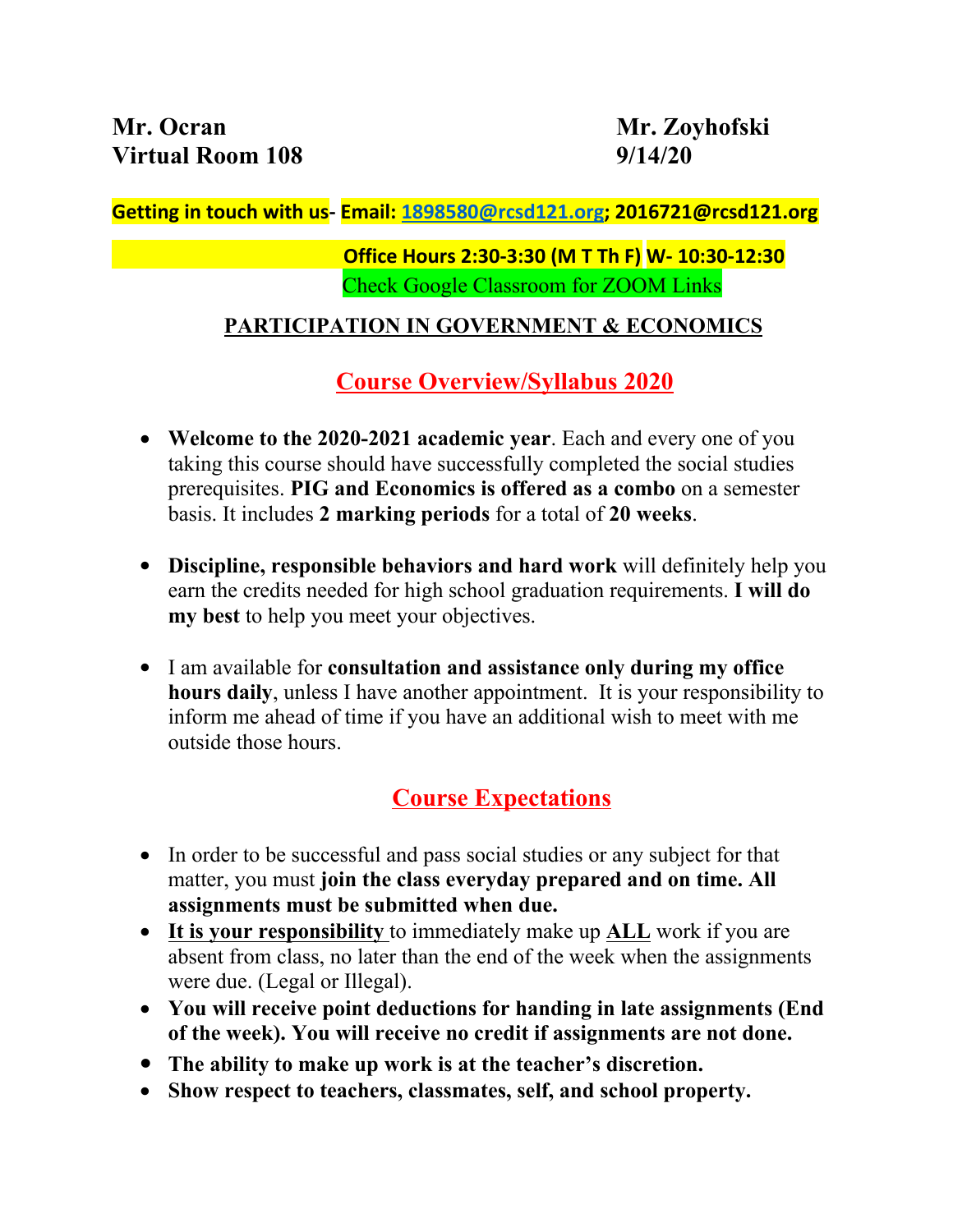**Use appropriate language online and in building when we return. Be kind online to classmates we are all in this together! Be careful with your chrome book.**

**Typical Day in Online Learning ( M,T, Th,F)**

- 1 CHECK GOOGLE CLASSROOM FOR LINK TO: CLASS *ZOOM* LESSON/AGENDA TO JUMP START OUR DAY!
	- This time is very important- Topic Intro OR Review of previous lesson.
	- We also will use this time to address questions, comments or concerns.
	- ANY WHITE BOARD NOTES SHOULD BE WRITTEN INTO HARD COPY NOTEBOOK! (about 15-20 minutes)
- 2. INDIVIDUAL WORK- about 20-25 MINUTES + ZOOM WILL REMAIN OPEN IF YOU NEED TO ASK QUESTIONS WHILE YOU ARE DOING YOUR INDIVIDUAL ASSIGNMENTS (NOTES, VIDEOS,)
- 3. BRIEF WRAP UP AND CHECK OUT! (about 5-10 minutes)
- 4. YOU MUST STAY SIGNED INTO ZOOM!

#### \*Wednesday- Check google classroom for assignment. We will not ZOOM on Wednesday!

Some sites we may be using for our online learning: You-tube, CNN Student News Channel, History Channel, CK12.org, Flip Grid, Padlet, Castle-learning & of course Zoom & Google Classroom

### **Required**

- Daily Zoom Class Attendance
- Daily Google Classroom Participation
- Chromebooks
- A Notebook
- A Pen/Pencil
- Ever-fi Online Modules (ECONOMICS)- Recommended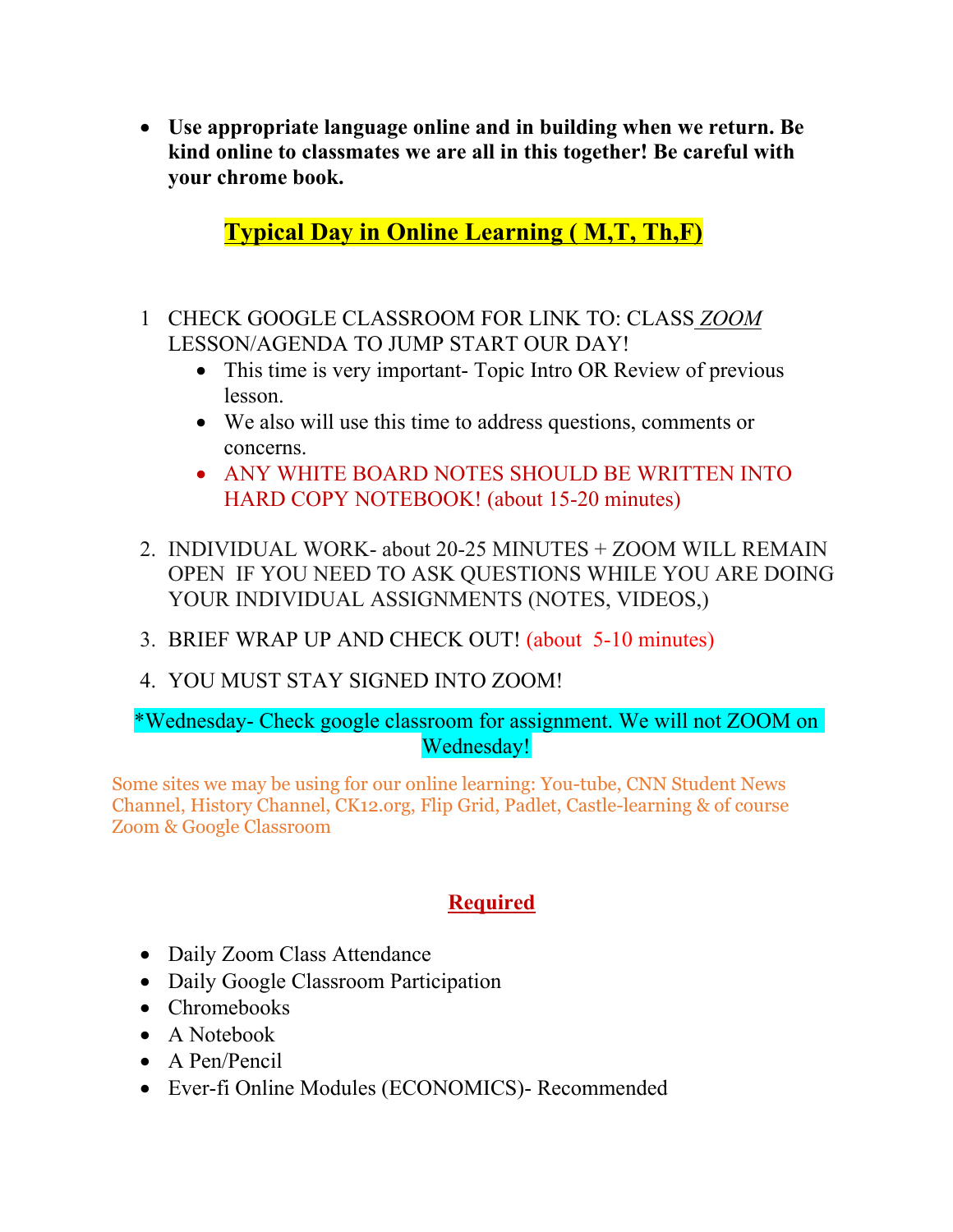## **Grading System**

**PARTICIPATION**………………………………………….10%

-COLLABORATIVE PAIRS

-GROUP ACTIVITIES (C.L.)

-INDIVIDUAL CLASS CONTRIBUTIONS

-JOURNALS,

-CURRENT AFFAIRS

-VIDEO DISCUSSIONS

-GUEST SPEAKERS

**CLASSWORK**……………………………………………..20%

-UNIT, CHAPTER, SECTION & ONLINE ACTIVITIES

**HOMEWORK**……………………………………………..10%

**QUIZZES**…………………………………………………….20%

-UNIT, CHAPTER, SECTION & ONLINE ASSESSMENTS

**TESTS**………………………………………………………….20%

**PROJECTS**…………………………………………………..20%

-REFLECTION PAPER(S)/OTHER ONLINE PROJECTS

### **Incentives**

- You will **receive 5 points every day for putting your phone on silence and away** when you are in class only. **Your First and Last name** must stay visible in ZOOM
- You will **receive extra credit for coming to class punctually** every day.
- You will **receive extra credit for having your chrome books charged and ready for class regularly**.
- You may **lose credit for joining the class habitually late**.